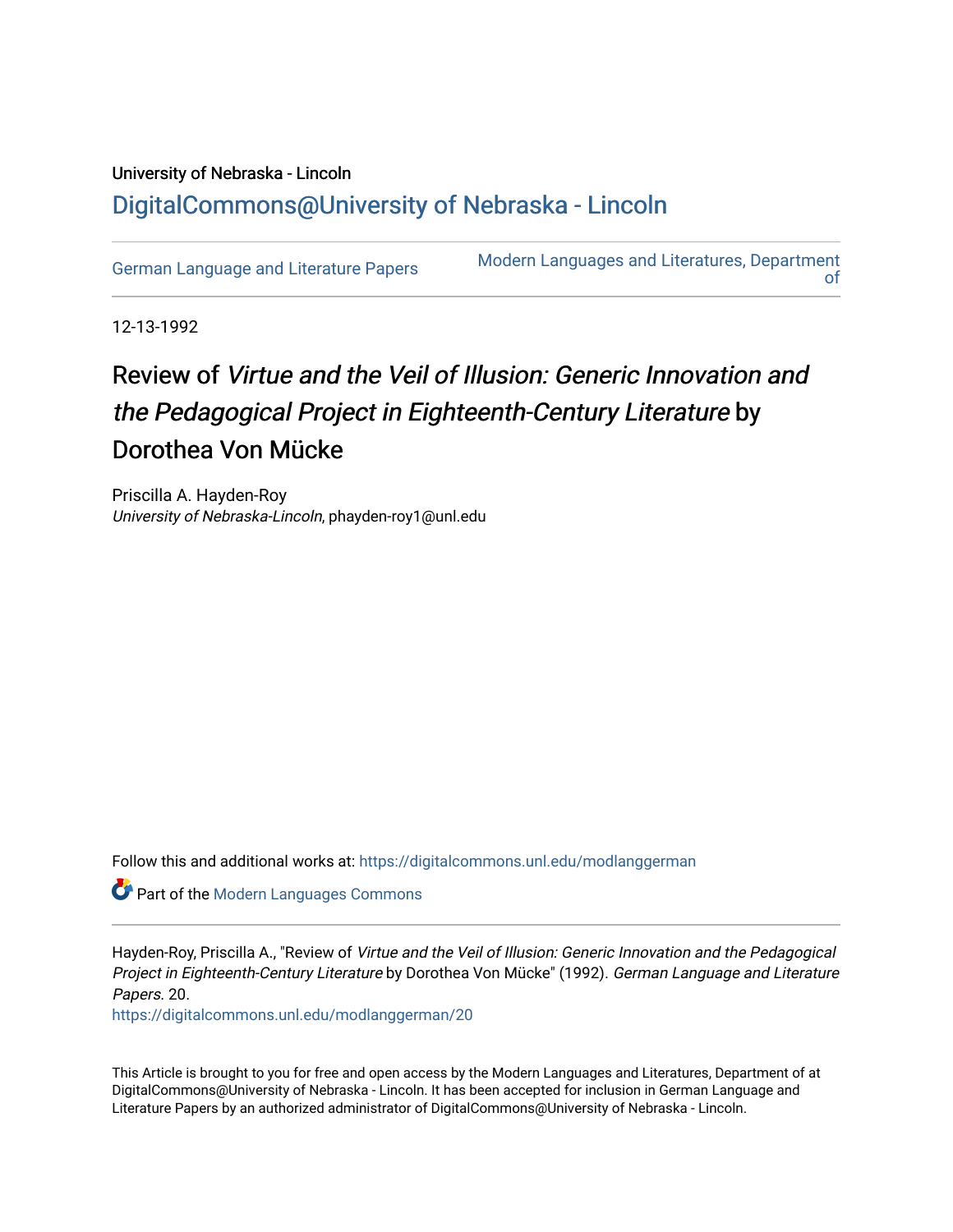**Virtue and the Veil of Illusion: Generic Innovation and the Pedagogical Project in Eighteenth-Century Literature.** 

**By** Dorothea E. von Mucke. Stanford: Stanford Univ. Press, 1991. xiii + <sup>331</sup> pages.

This original and wide-ranging comparative study examines how emergent literary genres in eighteenth-century Europe participate in the pedagogical project of male subject formation. The author focuses on the intersection of semiotics, pedagogy and aesthetics, and demonstrates how changing models of signification give rise to new strategies in subject formation. Drawing on Foucault, she identifies two major semiotic paradigm shifts in the eighteenth century: first the "transparency model" of the mid-eighteenth century, which presumes that the sign is an ideal representation of the signified; and second the "intransitive" or "selfreferential model" that emerges late in the century. With each of these paradigms is associated a conjunction of pedagogical and aesthetic concerns, which the author discusses under the following rubrics: the "project of Anschaulichkeit" and the "project of Bildung."

In the first section, devoted to the project of *Anschaulichkeit*, the author argues that the transparency model accommodates a view of fiction as illusion: the reader or spectator is drawn into the represented world in such a manner that the artificial character of the representation is forgotten. Two emergent literary forms in mid-eighteenth-century Europe, the epistolary novel and the bourgeois tragedy, realize this semiotic ideal by employing "anti-theatrical strategies" that veil the materiality of the signifier. These genres are conceived as instruments for disciplining the male bourgeois subject through the pedagogical ideal of  $An$ schaulichkeit, where the absorbing illusion of virtue reorganizes the subject through the internalization of authority. Drawing together a wide range of aesthetic and semiotic writings from England, France, and Germany (Richardson and Lessing on the fable, Condillac's "Essai sur l'origine des connaissances humaines," and Diderot's "Lettre sur les aveugles" and "Lettre sur les sourds et muets"), von Mucke identifies their common focus on "graphic" representations, which, by producing a perfect illusion within the soul, function as a means of controlling the operations of the soul. Von Mucke then elucidates the gendered nature of Anschaulichkeit in a discussion of Rousseau's Emile: the image of the ideal woman regulates the male subject's desire. This theoretical framework informs von Mücke's detailed, often provocative readings of Clarissa, Miß Sara Sampson, and Julie ou la Nouvelle Héloise, which complete the first section.

In the 1770s the project of Anschaulichkeit yields to what von Mücke calls the "project of Bildung." In part a function of a European-wide shift to a selfreferential model of signification characteristic of European Romanticism, the concept of Bildung, argues von Mucke, was peculiar to Germany insofar as it